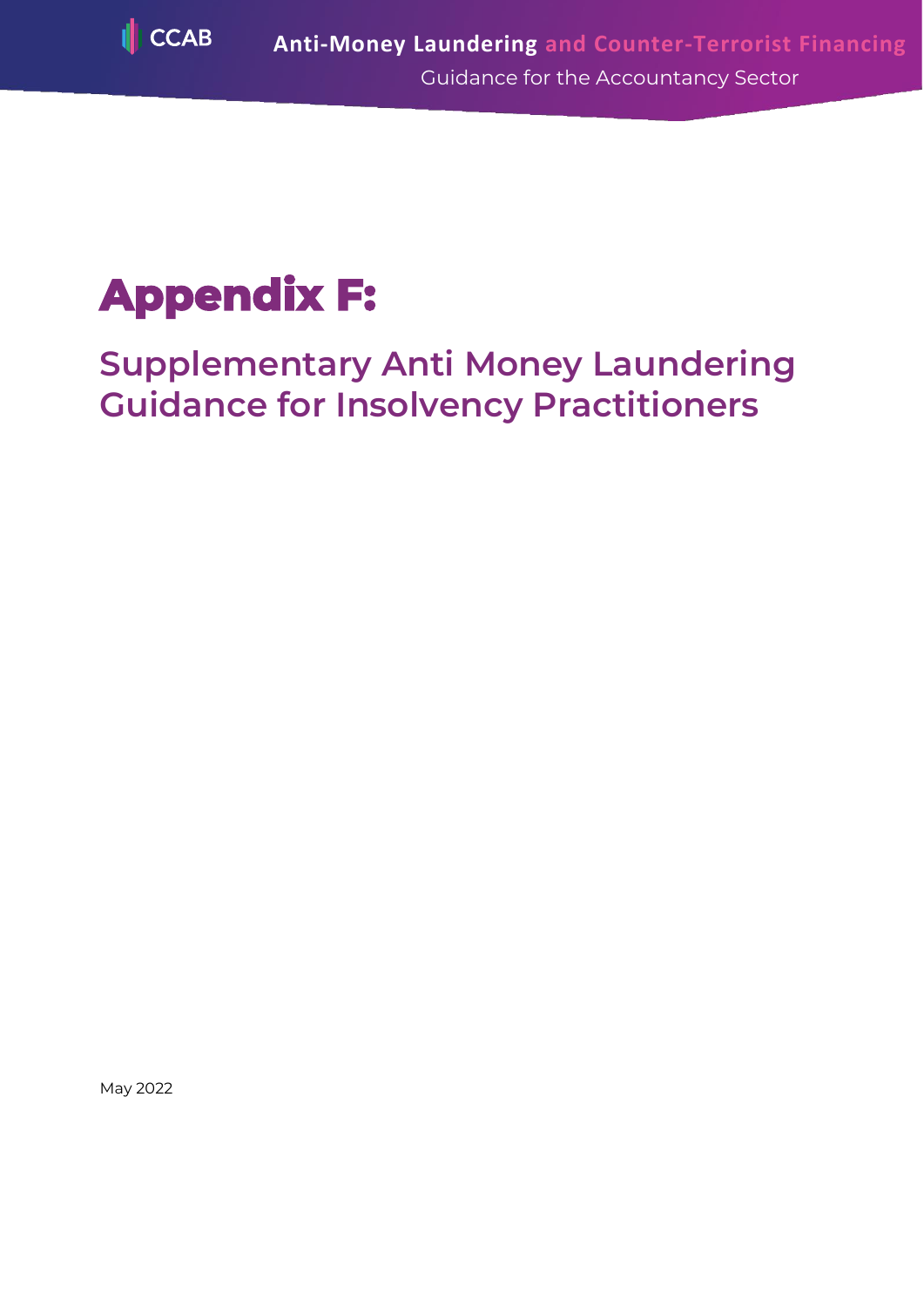# **APPENDIX F**

# **F.1 Introduction**

- F.1.1 The legislation which comprises the  $UKAML$  Regime applies to persons who carry on business in the *regulated sector* (the term *regulated sector* used by schedule 9, POCA is identical in scope to the 'relevant persons' referred to in Regulation 3 of the 2017 Regulations). All references in this appendix relate to the 2017 Regulations unless specified otherwise. Both 'relevant persons' and regulated sector include persons acting as an Insolvency Practitioner (IP) within the meaning of Section 388 of the Insolvency Act 1986 (IA86) or Article 3 of the Insolvency (Northern Ireland) Order 1989 (IO89).
- F.1.2 Regulation 8(2)(c) specifically provides for IPs to be 'relevant persons' for these purposes. Regulation 11(b) provides a definition of "IP" for the purposes of the 2017 Regulations. For the purposes of this Appendix, IP means any individual licensed as an IP, whether trading as a sole practitioner, in partnership with others or in an incorporated business.
- F.1.3 IPs should refer to the Main Body Guidance (the Guidance) for detailed information about the legislation and associated offences, and comprehensive guidance on compliance with the various requirements imposed by the legislation. This Appendix is concerned principally with matters that are particular to those acting as IPs.
- F.1.4 For the purposes of this Appendix, a person is only acting as an IP in accordance with the definition provided in Section 388 Insolvency Act 1986 or Article 3 of the Insolvency (Northern Ireland) Order 1989. Those authorised as IPs often undertake activities outside of formal appointments (for example, acting as a Law of Property Act receiver, undertaking independent business reviews (IBRs), restructuring or advisory appointments or acting as a continuing money adviser under the Debt Arrangement Scheme) which may be other 'defined services' for the purposes of the 2017 Regulations. In these circumstances the relevant sectoral guidance should be followed. See paragraph 1.2 of the Guidance for further information.
- F.1.5 In cases where the 2017 Regulations do not apply IPs may nevertheless consider it appropriate to undertake CDD and other checks.
- F.1.6 Regulation 8(2)(e) provides for trust or company services providers (TCSP) to be relevant persons for the purposes of the 2017 Regulations. The definition of a TCSP is provided by Regulation 12(2) and includes persons providing a registered office, business address, correspondence or administrative address or related services. An IP acting in their capacity as an office holder is understood to be a relevant person in their capacity as an IP and not as a TCSP, notwithstanding that the registered office of the entity in respect of which they have been appointed has been changed to that of the IP.
- F.1.7 As IPs undertake appointments with both solvent and insolvent entities, throughout this Appendix reference to 'insolvent entity' should be read to include solvent entities where applicable.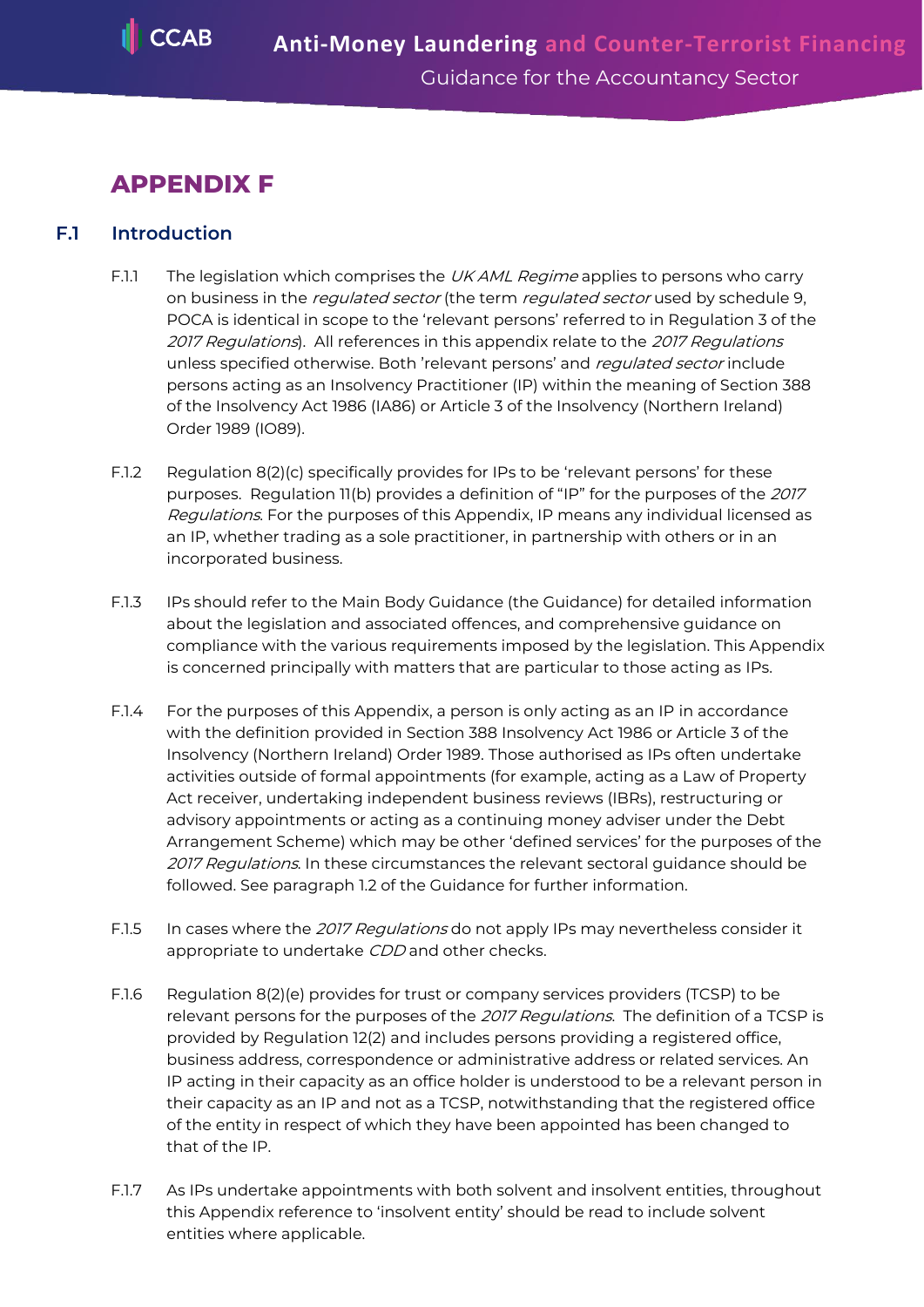#### **F.2 Risk-based approach**

- F.2.1 Chapter 4 of the Guidance sets out details regarding the risk-based approach and the types of risk that might be present.
- F.2.2 The Guidance identifies four categories of risk: *client* risk, service risk, geographic risk, and delivery channel risk. These relate broadly to the *client* entity type, the nature of the service being provided, the location of assets or trading activities (including customers, suppliers and the control of the business), and risks associated with the interface between the *business* and its *client* where the *client* is more remote than normal. IPs should consider the extent to which these categories of risks apply in any particular insolvency appointment, having regard to the examples identified in APPENDIX D of the Guidance.
- F.2.3 Additional examples of higher risk factors that may be encountered in the context of an insolvency appointment may include (but are not limited to):

| Client risk factors              | Where the debtor, company officers or<br>beneficial owners of the insolvent entity are<br>the subject of a criminal investigation or civil<br>recovery proceedings.<br>Where there have been cashflow issues in the<br>business the IP should consider the possibility<br>of fraud.<br>Where the debtor or the insolvent entity is a<br>"relevant person" within the definition of<br>Regulation 8 of the 2017 Regulations,<br>particularly when it has not recognised this. |
|----------------------------------|------------------------------------------------------------------------------------------------------------------------------------------------------------------------------------------------------------------------------------------------------------------------------------------------------------------------------------------------------------------------------------------------------------------------------------------------------------------------------|
| Service risk factors             | Where the insolvency proceedings will involve<br>$\bullet$<br>the realisation or distribution of assets of the<br>insolvent entity.<br>Where the IP cannot withdraw once<br>appointment has been made.                                                                                                                                                                                                                                                                       |
| Geographic risk<br>factors       | Where any of the following are within a<br>country or countries identified as<br>presenting high risk factors:<br>The country of incorporation or residence of<br>the client;<br>The location of the beneficial owner;<br>The location of assets or trading activities<br>conducted;<br>The location into which payments may be<br>$\bullet$<br>made.<br>(See APPENDIX D of the Guidance)                                                                                    |
| Delivery Channel<br>risk factors | Where there is no personal contact with the<br>debtor or the directors or beneficial owners of<br>the insolvent entity.                                                                                                                                                                                                                                                                                                                                                      |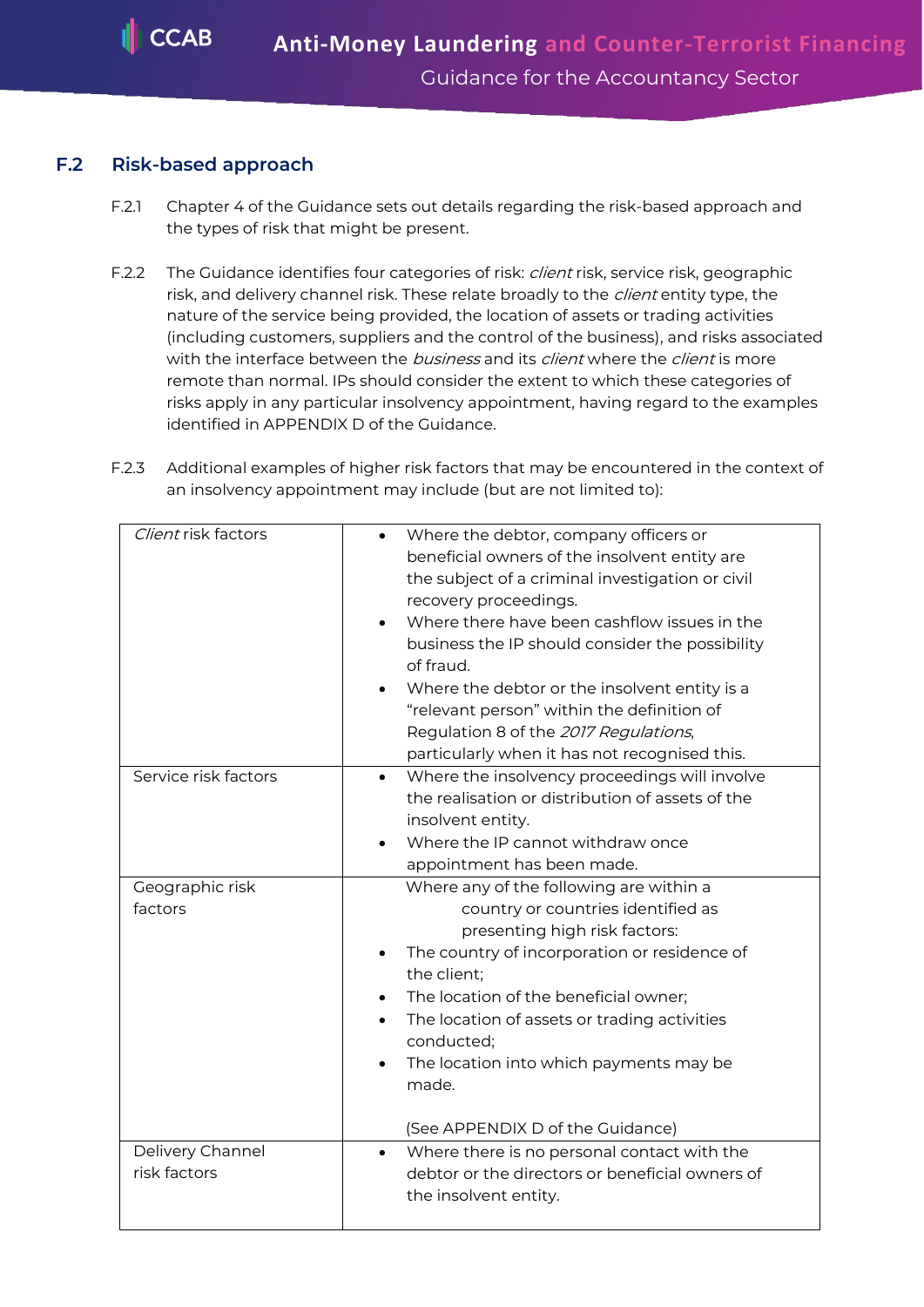F.2.4 These categories of risk factors and lists of examples are not exhaustive. IPs must take steps to identify all relevant risks, the severity of the threat presented by them, and respond appropriately to them.

### **F.3 Customer Due Diligence**

- F.3.1 The provisions relating to Customer Due Diligence ('CDD') set out in the 2017 Regulations apply in situations where the person subject to the Regulations (such as an IP) and their counterparty form, or agree to form, a *business relationship*. In the context of insolvency, there will always be a *business relationship* between the IP and the debtor or entity over which they are appointed.
- F.3.2 In carrying out *CDD*, IPs must adopt a risk-based assessment, based on the known facts about the entity, its ownership and the nature of any business or trading activities conducted by it, to consider the risks of the assets being the proceeds of crime or terrorist property. The risk-based approach means that where there is a higher risk of MLTF, CDD procedures must be more extensive and may go beyond identification checks and reasonable verification, and include other procedures such as adverse media checks on the *client* and those associated with it and any other measure that seems appropriate in the circumstances of the case, on a risk sensitive basis. Chapter 5 of the Guidance deals in detail with CDD. Appendix B provides a non-exhaustive list of the documentation that IPs may wish to obtain when *client* verification is required.
- F.3.3 Regulation 30 reguires that CDD takes place before the establishment of a business relationship or the carrying out of the transaction. IPs should conduct CDD for example prior to:
	- Agreeing to act as liquidator or provisional liquidator of a solvent or insolvent company or LLP;
	- Agreeing to act as nominee in a company voluntary arrangement not preceded by another insolvency procedure;
	- Agreeing to accept an appointment as administrator or special administrator;
	- Agreeing to accept appointment as an administrative receiver (in Scotland, receiver);
	- Agreeing to act as nominee or supervisor in an individual voluntary arrangement;
	- Agreeing to act as a trustee (including interim trustee) in a bankruptcy, a sequestration or under a trust deed;
	- Accepting instructions to prepare, or assist in preparing, a proposal for a company or individual voluntary arrangement where appointment as nominee will be sought;
	- Agreeing to act as liquidator, provisional liquidator or administrator of an insolvent partnership;
	- Agreeing to act as trustee of a partnership under Article 11 of the Insolvent Partnerships Order 1994;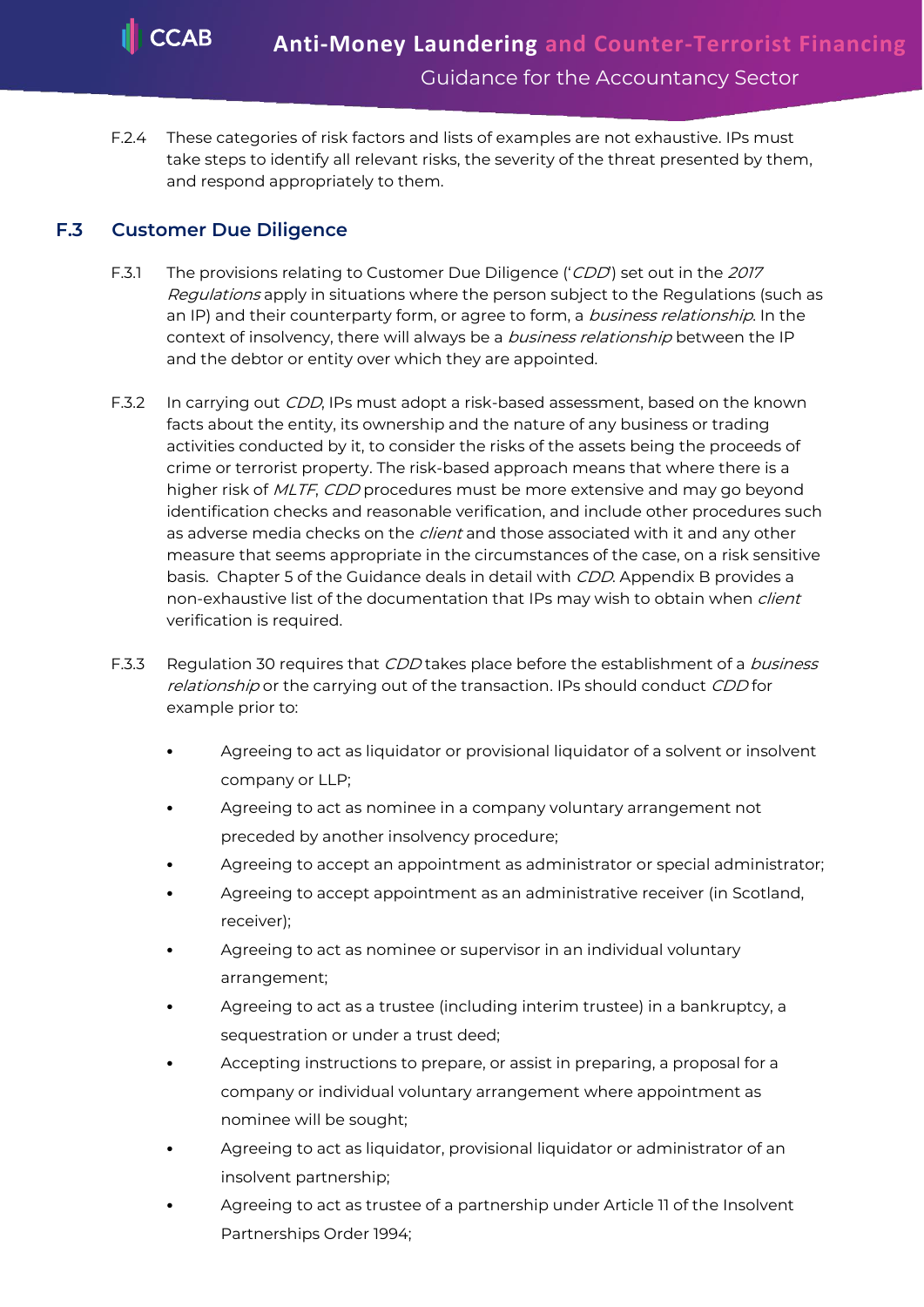- Agreeing to act as nominee or supervisor in relation to a partnership voluntary arrangement.
- F.3.4 The processes of identifying, verifying and assessing the customer must be conducted prior to consenting to the insolvency appointment and on a risk sensitive basis, periodically throughout the appointment.
- F.3.5 In very limited circumstances (for example a hostile appointment), it may not be possible to have completed the verification procedures before taking office (Regulation 30(3)). An initial *client* identification and assessment of risk must be completed before consenting to act and reviewed subsequent to appointment. IPs should be mindful that the circumstances in which legislation permits an office holder to resign do not include an inability to complete *client* identification and verification procedures.
- F.3.6 Where it is not possible to complete the CDD procedures before taking office, IPs should gather sufficient information to allow them to form a general understanding of the identity of the debtor, company officers or beneficial owners of the entity, including information about what the business did and where it traded, in order that the risk of MLTF can be assessed before completion of full CDD procedures. Information from online or subscription services may be a useful source of material for *CDD*, but IPs need to be satisfied that the information is reliable and up to date (see para 5.4.17 of the Guidance).
- F.3.7 In cases where an IP is appointed without any prior contact with the debtor, company officers or beneficial owners of the insolvent entity (such as appointments made via a creditor's decision procedure where an alternative IP is nominated by the creditors, or an appointment made as a result of a creditor's petition), IPs should complete their CDD procedures as soon as is practicable on appointment (within five working days is considered a reasonable period). Much of the necessary information may be obtainable from the IP who assisted with convening the decision procedure, or where appropriate, from a prior office holder (for example by them providing certified copies of the necessary documentation). In the situation where management of the *client* entity is hostile, and unwilling to provide further information, the IP should review other sources of publicly available information to enable reasonable verification of the *client* within the required timescale.

#### **Appointment by court, Secretary of State or Accountant in Bankruptcy**

- F.3.8 Where an IP is appointed by court order, by a decision or deemed consent procedure convened by the official receiver, the Accountant in Bankruptcy, or directly by the Secretary of State, without any prior involvement with the insolvent, some reliance can be placed on the order of appointment or the initial bankruptcy or winding-up order to evidence the identity of the insolvent as part of risk based CDD procedures. This would apply to the following cases:
	- Appointment as provisional liquidator by order of the court;
	- Appointment as liquidator in a winding up by the court (whether by court order following an administration, via a decision procedure or deemed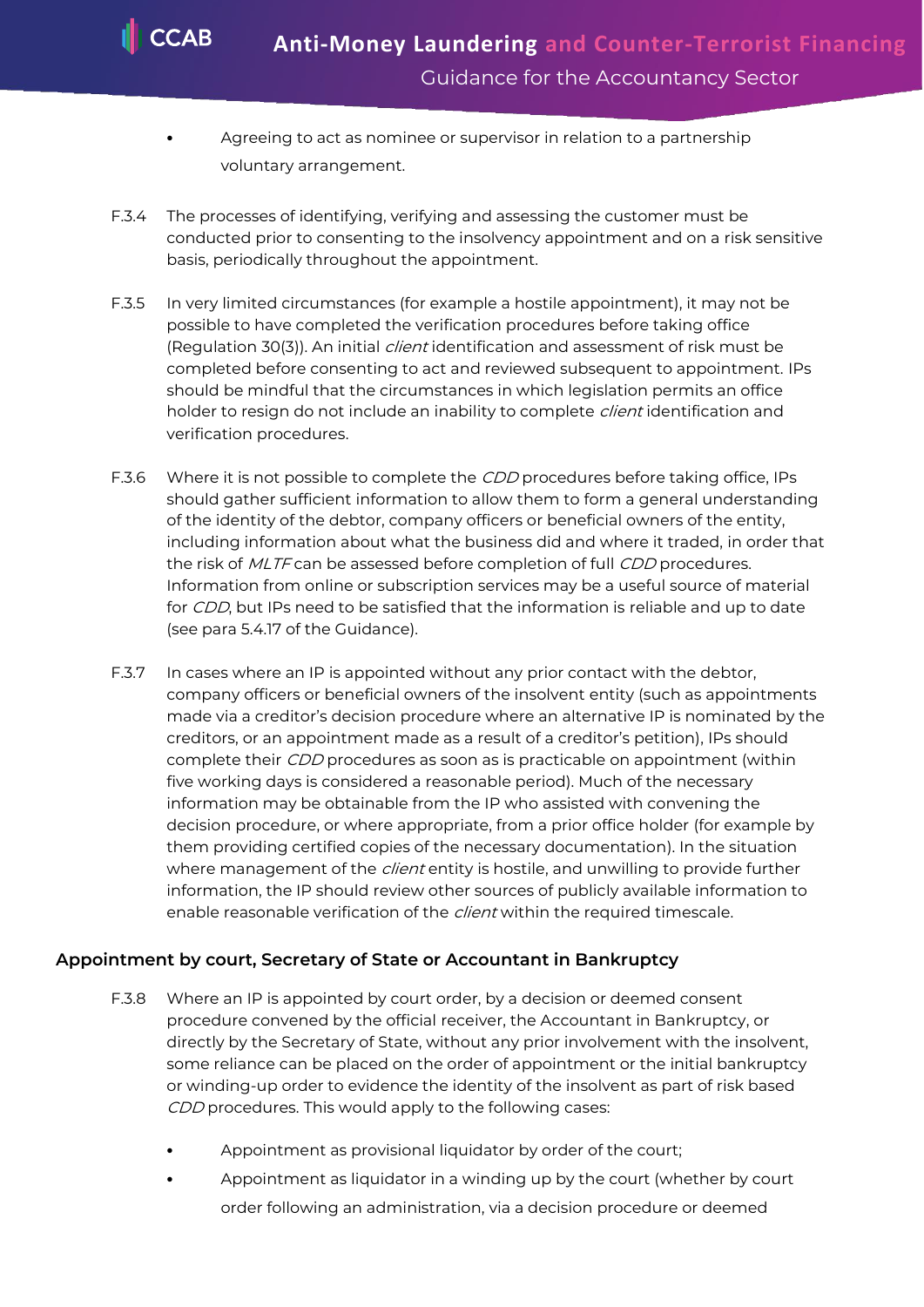consent procedure convened by the official receiver or directly by the Secretary of State);

- Appointment as administrator or special administrator by order of the court;
- Appointment as administrative receiver (in Scotland, receiver) or special manager by order of the court;
- Appointment as trustee in bankruptcy (whether via a decision procedure or deemed consent procedure or meeting convened by the official receiver, the Accountant in Bankruptcy or directly by the Secretary of State).
- F.3.9 Any such reliance on the court order, the notice of appointment or the initial bankruptcy or winding-up order does not remove the need to consider the identity of the beneficial ownership of the entity, or remove the need to consider whether MLTF activity may have taken place. The IP will also need to consider the potential MLTF risks that may arise throughout the course of the appointment. Other information will still need to be obtained to assess these risks properly.

#### **Use of CDD conducted by third parties**

- F.3.10 Under Regulation 39, IPs may rely on *CDD* conducted by certain third parties, rather than performing their own CDD. Where they do so IPs should have regard to paras 5.4.1 – 5.4.7 of the Guidance. In particular, the IP should still carry out a risk assessment and perform ongoing monitoring.
- F.3.11 Where an IP is appointed administrative receiver (in Scotland, receiver) or administrator by a bank or other institution which is itself subject to the 2017 Regulations, the IP may be able to obtain copies of CDD undertaken by the bank or other institution for use in the IP's CDD. Again, this process should be completed as soon as is reasonably practicable, so the IP should request copies of CDD on initial contact with the appointee. IPs must be satisfied that they have sufficient evidence of identity and enough information to assess the MLTF risks (see the risk factors in F.2.3 above) and must, therefore, conduct such further CDD as is necessary for these risks to be properly assessed. In the situation where management of the *client* entity is hostile, and unwilling to provide further information, the IP should review other sources of publicly available information, or electronic verification services to enable reasonable verification of the client.

#### **Ongoing monitoring of business relationships**

- F.3.12 The 2017 Regulations require ongoing monitoring of business relationships, under Regulation 28(11), including additional CDD measures, to be adopted at appropriate times during the course of a *business relationship* on a risk-sensitive basis. Paragraphs 5.2.5-5.2.8 of the Guidance deal in more detail with trigger points which might give rise to the need for updated CDD.
- F.3.13 In a formal insolvency where trading has ceased, it is likely that ongoing CDD may only be required in cases where the office holder becomes aware of suspicious activity or is concerned about the veracity of previous CDD information.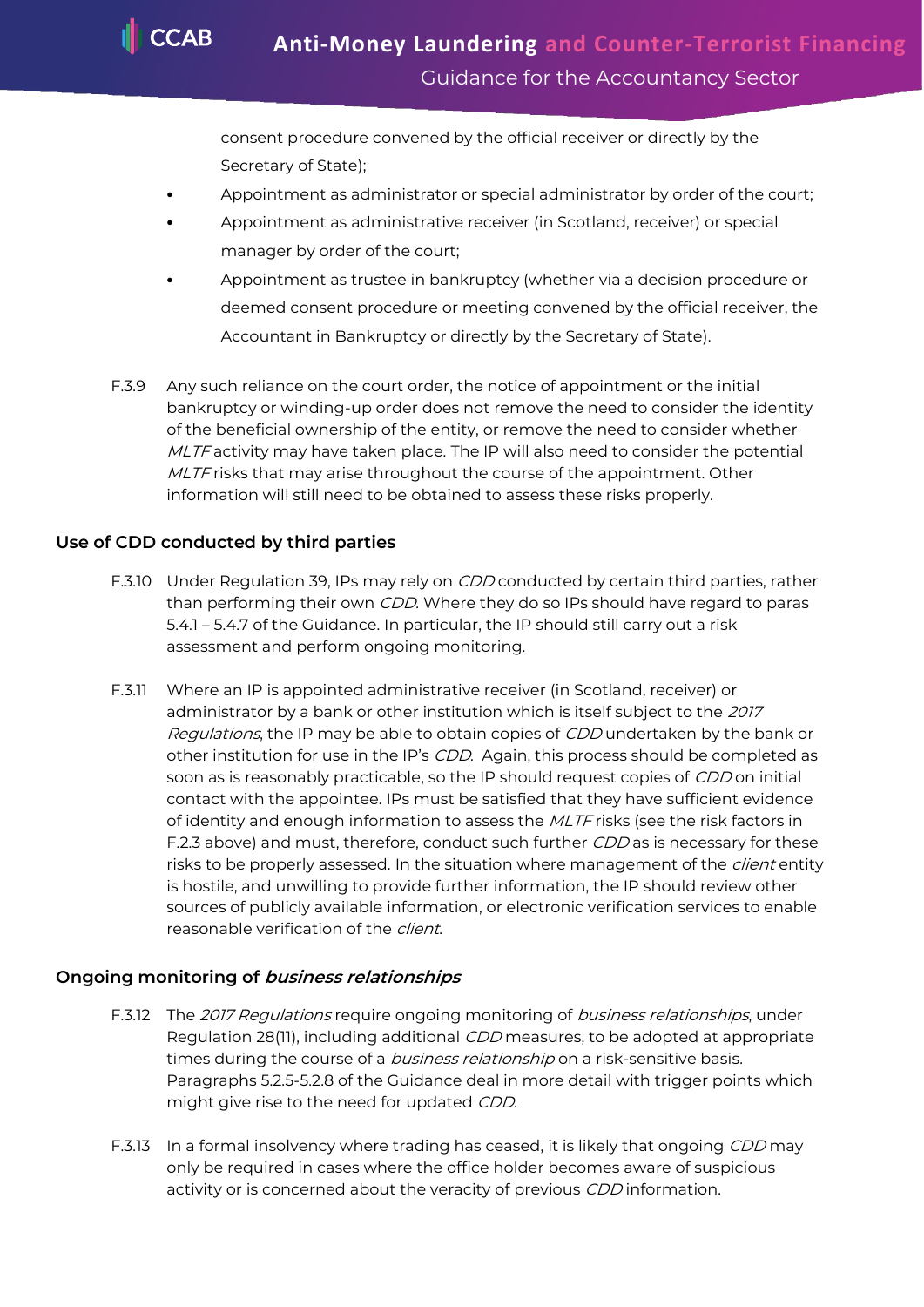F.3.14 Where trading is continuing under the control of the IP, ongoing CDD should be undertaken to the extent dictated by the risk level identified. Additional CDD will also be required where the IP becomes aware that the previous *CDD* information was incorrect or is no longer up to date.

#### **CDD on purchasers of an entity's assets**

- F.3.15 In appointments where the IP becomes vested of the assets of the debtor, (bankruptcy in England & Wales and Northern Ireland and sequestration and trust deeds in Scotland), asset sales are conducted by the IP as principal. In such cases, the IP, being themselves a relevant person within the regulated sector, should apply the *occasional transaction* provisions and conduct CDD on the purchasers of assets for transactions amounting to 15,000 euros or more, whether as a single transaction or a series of linked ones.
- F.3.16 When appointed as a liquidator, administrator, administrative or other receiver, or supervisor of an Individual Voluntary Arrangement (IVA) or Creditors Voluntary Arrangement (CVA), an IP's business relationship is with the debtor or the entity over which they have been appointed, not with the purchasers of their assets. In such cases, CDD is not required to be undertaken on the purchasers of assets.
- F.3.17 Where an IP is appointed over an unregulated entity, the nature of the business of the debtor or entity does not change with the appointment of an IP, therefore, if the insolvent entity was not within the regulated sector prior to the appointment, it would not become a regulated entity simply by virtue of an IP being appointed. Therefore, an IP need not routinely carry out *CDD* on the purchasers of assets unless the business trades in goods, and those goods transactions exceed the high value dealer (HVD) threshold (cash transactions over 10,000 euros). IPs should therefore consider whether the insolvent entity trades in goods by way of business such that a previously unregulated entity could become an HVD, thereby requiring supervision by HMRC. IPs should note that guidance on the HMRC website says: "You must not accept or make high value cash payments until you have registered as a high value dealer". For guidance on where an IP is appointed over a regulated entity please see F.4.
- F.3.18 IPs should ensure that where an agency is being used to sell assets, for example auctioneers, and where *CDD* is required to be carried out on the purchaser of assets, that arrangements are in place to fulfil the IP's CDD obligations. The IP should carry out CDD on the purchaser prior to a binding contract to sell being completed. Where the agent is a regulated entity (for example an estate agent or solicitor) an IP may place reliance on the CDD conducted by the agent (subject to the cases at F3.8). The IP may authorise an agent to carry out *CDD* on their behalf, although the IP will remain fully responsible for compliance with the CDD requirements. Any authorisation or arrangements with agents to complete CDD on behalf of the IP should be documented in writing.

#### **CDD on the payer of other funds**

F.3.19 Where an IP receives other funds from a third party, for example a third party contribution in an IVA or a bankruptcy, the IP should carry out CDD on the third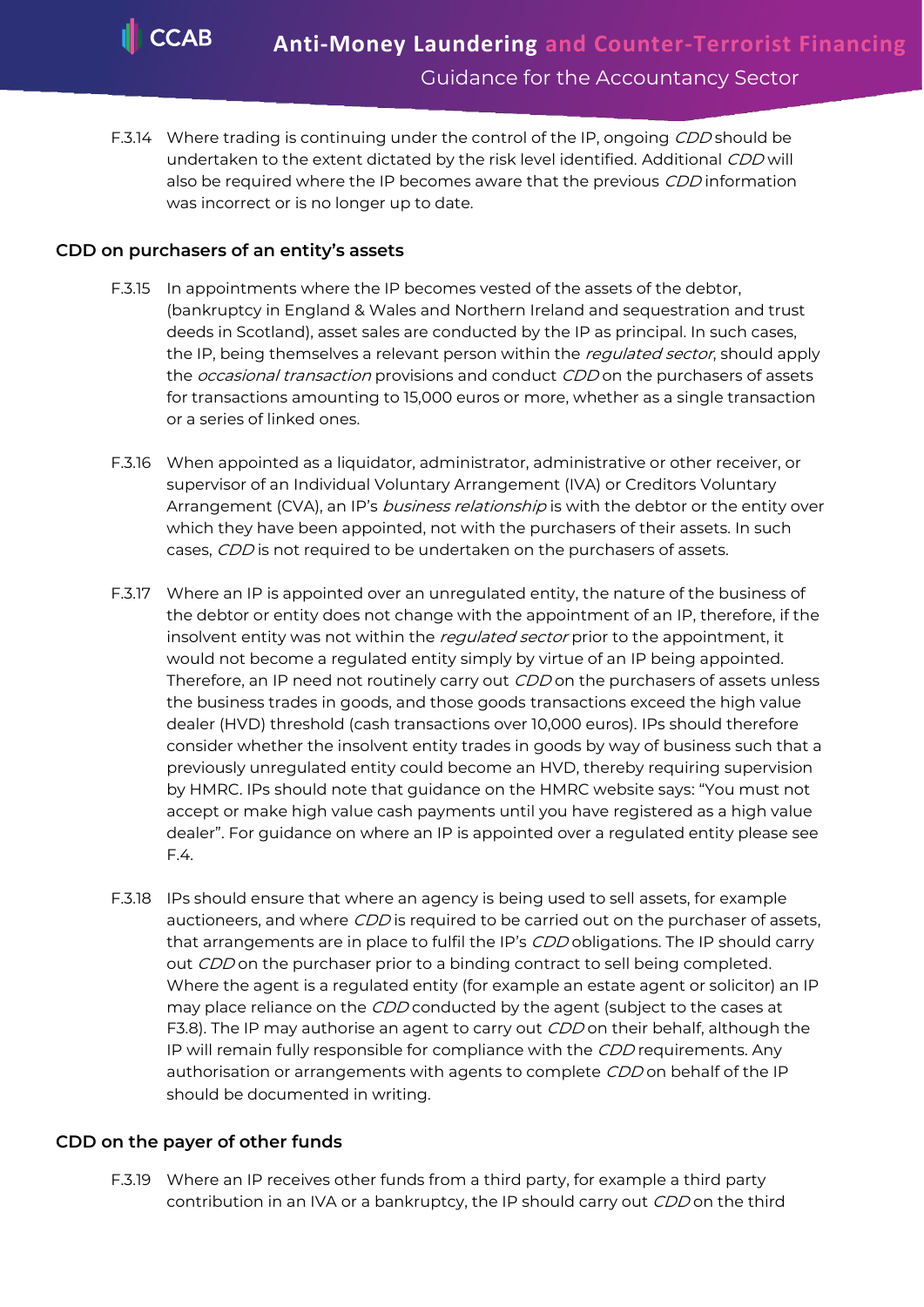party and assess the associated MLTF risks. In an insolvency context, examples of factors which may be considered as part of the risk assessment would include:

- The relationship between the third party and the insolvent;
- The rationale for the third party contributing to the insolvent estate;
- The source of funds to the third party

# **CDD of the recipients of distributions and dividends**

F.3.20 The recipient of a distribution or dividend is not a *client* for the purposes of the Regulations. The IP would not therefore usually be required to undertake *CDD* on these recipients. However, the IP should consider their exposure to financial sanctions. A full list of those subject to financial sanctions is published by the Office of Financial Sanctions Implementation ('OFSI'). It is prohibited to make funds or economic resources available, directly or indirectly, to, or for the benefit of, anyone subject to financial sanctions. The IP should ensure clear notes of such are held on the AML risk assessment for the duration of the engagement. An IP should also consider whether any other sanctions restrictions apply, such as trade, transport or immigration sanctions and conduct checks accordingly using the Foreign Commonwealth and Development Office's (FCDO) Sanctions List.

# **F.4 Appointments over regulated entities**

- F.4.1 Where an IP is appointed over an entity in the *regulated sector* then that entity remains subject to requirements of the MLTF regime. The entity's supervisor should be informed of the appointment. The IP should also take their own appropriate advice on who the relevant AML supervisory authority will be for their activities in relation to the entity, given that there may be more than one interested AML supervisor (i.e. the IP's supervisor and the entity's supervisor). The requirement for the regulated entity to conduct CDD on their own clients will remain unchanged.
- F.4.2 Where an IP is appointed in an insolvency procedure over a relevant firm or sole practitioner, this would not make the IP a Beneficial Owner Officer or Manager ('BOOM') of that firm or sole practice for ML purposes. See F.7 below for further details on BOOMs.

# **F.5 Reporting suspicion of Money Laundering or Terrorist Financing**

- F.5.1 The definitions of money laundering, criminal property and criminal conduct are very broadly drawn. See Chapter 2 of the Guidance for the scope of the offences and the property that may be covered. IPs should be mindful of the risk of being a party to a course of action that may be in breach of the UK MLTF Regime.
- F.5.2 IPs must comply with the requirements relating to the reporting of suspected MLTF and consider obtaining a *DAML* where appropriate in relation to dealing with potential criminal property.
- F.5.3 IPs may become aware, or may form a suspicion, that past activities of a company or individual to which they have been appointed constitute an offence under the  $UK$ AML Regime. Such knowledge or suspicion will trigger a reporting requirement. For detailed guidance on suspicion and reporting see Chapter 6 of the Guidance.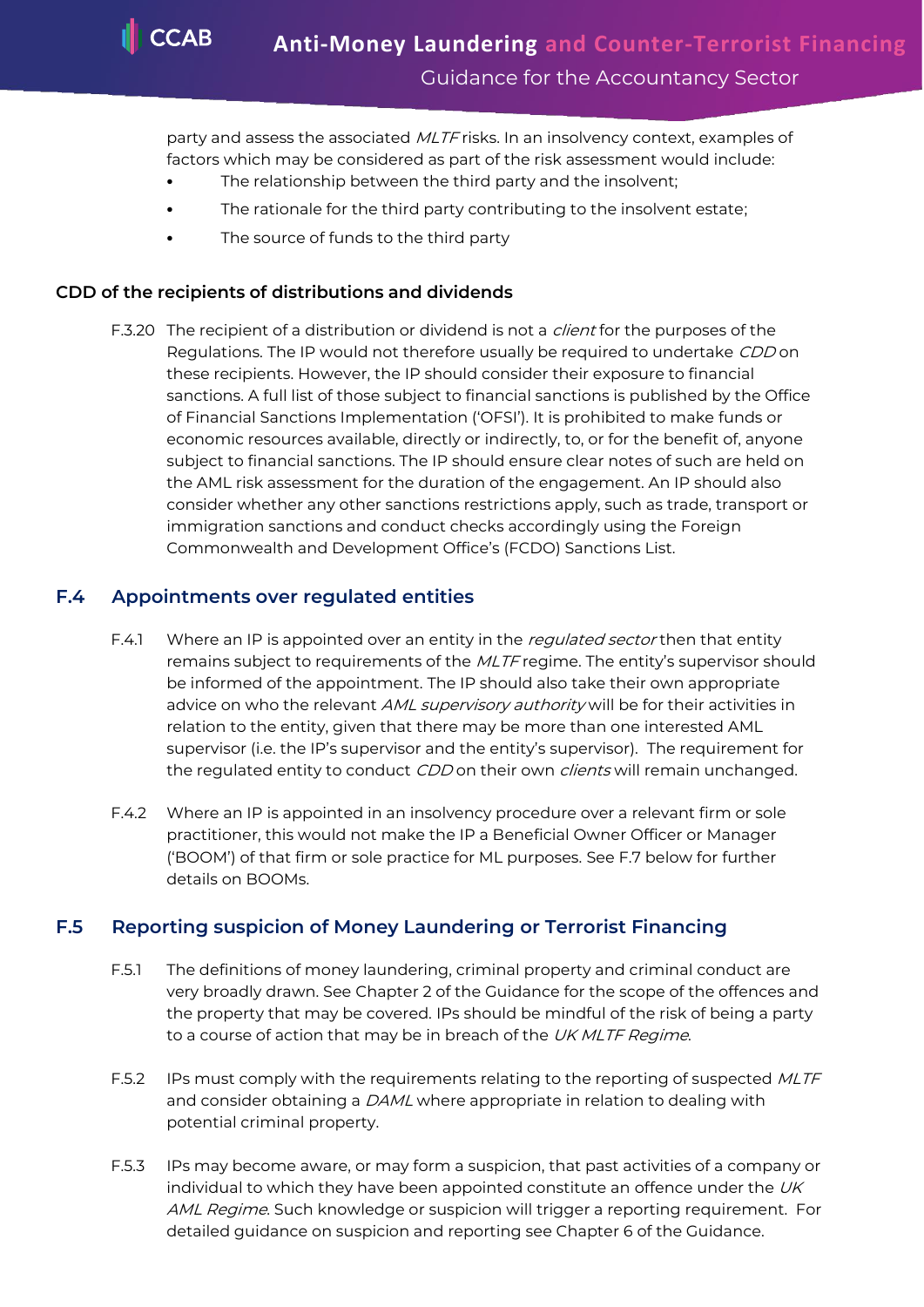**CCAB** 

- F 5.4 Where an IP intends to realise assets, distribute assets (including in specie) or make any payment from an entity which they suspect includes proceeds of crime, the IP should also consider whether they should submit a DAML SAR to the NCA, before proceeding with the transaction. On the basis that cash is a fungible asset, any funds suspected of being proceeds of crime will taint all funds in that bank account, and therefore any distributions from that account may require a DAML to protect the IP from committing an offence under POCA.
- F.5.5 Note that the requirement to report relates to suspicion of any criminal activity resulting in proceeds regardless of who may have committed the offence or where it was committed if the conduct would have been criminal if undertaken in the UK.
- F.5.6 In the absence of suspicion of fraud or dishonesty, the mere existence of a debt to HMRC will not trigger a reporting requirement. However, where a client is deliberately delaying payment to HMRC, this could become a refusal to pay the tax due. IPs should refer to Section 9 of the supplementary AML guidance for tax practitioners.

#### **The Privilege exemption**

F.5.7 Privilege is unlikely to be relevant to insolvency appointments. Where they believe it may be relevant, IPs should refer to the Guidance (paragraphs 6.5.22 to 6.5.33).

#### **Tipping off**

- F.5.8 The *tipping off* offence arises when a person discloses that a report has been made or may be made to the authorities, and the disclosure is likely to prejudice an investigation that might be conducted. For further information on *tipping off* see Chapter 6 of the Guidance.
- F.5.9 IPs should be careful to ensure that reports to creditors, or reports to third parties which might be liable to disclosure (such as those made under the Company Directors Disqualification Act 1986, Company Directors Disqualification (Northern Ireland) Order 2002 or the Bankruptcy (Scotland) Act 2016), do not contain anything that might constitute tipping off.
- F.5.10 An IP will not be *tipping off* in providing routine access to their case files to their anti-money laundering supervisory authority in the course of their ordinary monitoring activity. IPs should be careful to ensure that their working papers or other records required to be maintained under insolvency legislation do not contain a copy of any report that has been made under the UK AML Regime.

#### **Where the insolvent is within the regulated sector**

F.5.11 Where an IP is appointed to a company, partnership or individual which is itself carrying on business within the regulated sector (e.g. external accountant, tax adviser, independent legal professional, 'estate agent' or 'high value dealer') the IP will need to ensure that the insolvent's own internal systems in relation to MLTF reporting comply with the legislation and continue to function during the course of the insolvency. However, the IP will also have to report suspicions encountered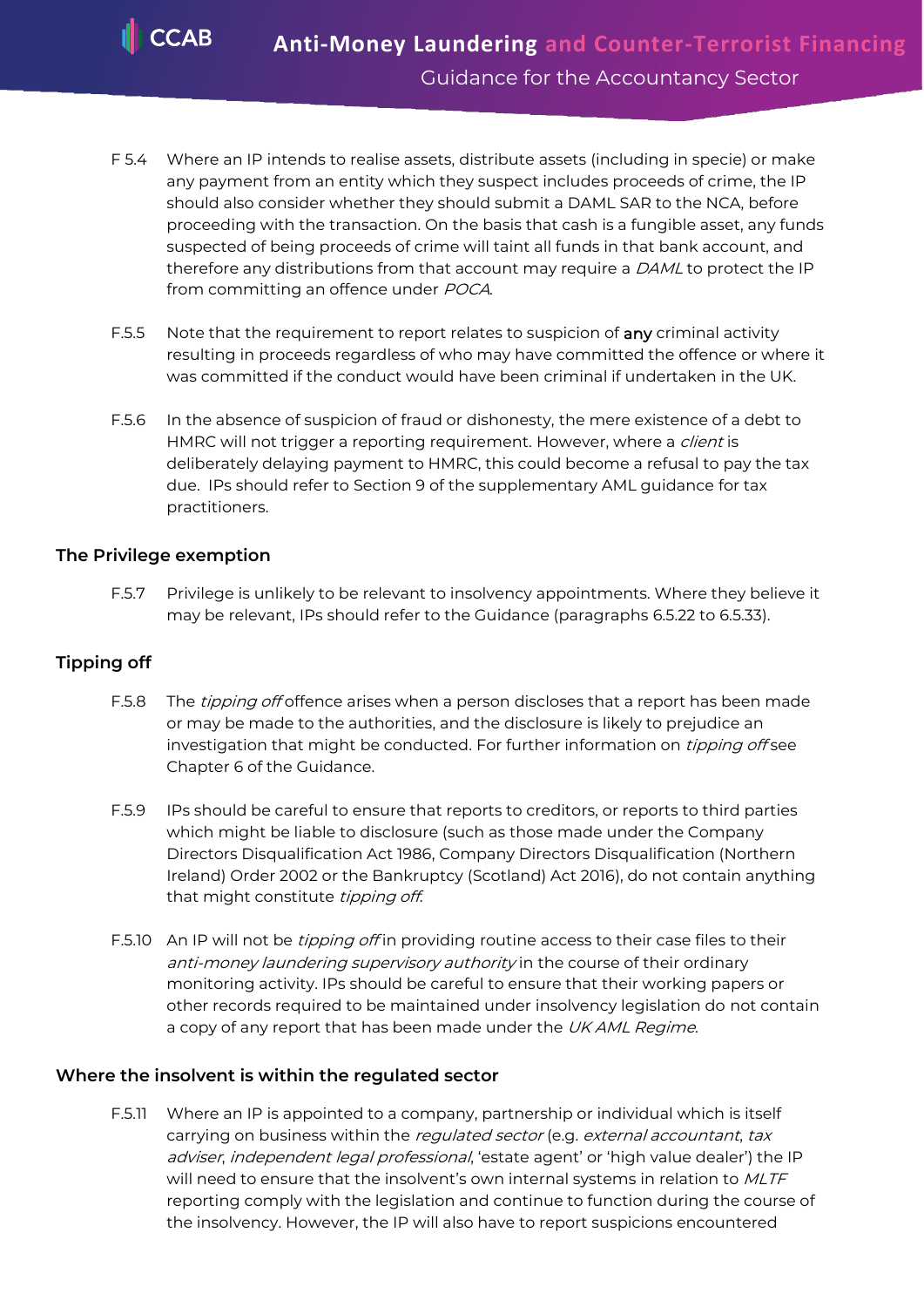during the course of their duties through the IP's own MLRO, in addition to through the insolvent entity's internal systems.

# **F.6 Obtaining consent to transactions involving potentially criminal property – Defence Against Money Laundering ('DAML') SARs**

- F.6.1 A DAML request to the NCA is required under Section 338 of POCA where an IP engages in any arrangement that may facilitate activity involving suspected criminal property. Failure to do so would expose the IP to committing a money laundering offence. The NCA has seven working days (starting the day after submission of a report) in which to grant or refuse a DAML. If nothing is heard from the NCA by the end of this period the DAML is deemed to have been given. If within seven days the NCA gives notice of refusal, then *DAML* is only deemed to have been given after a further 31 days ('the moratorium period') passes without any restraint order or civil recovery property freezing order being granted (unless notice is received that the moratorium period has been extended). See Chapter 6 of the Guidance for applying for and receiving a DAML.
- F.6.2 The appointment of an IP may cause them to take control of tainted assets. If it is known or suspected prior to appointment that the assets are tainted, then a DAML SAR should be made prior to appointment. Where this is not possible because of the urgent requirement to preserve assets or other similar reasons, a SAR and DAML request should be made as soon as practicable afterwards.
- F.6.3 IPs should bear in mind that, where they suspect the assets of a company or individual to which they have been appointed may be criminal property, selling those assets, or using the company's or individual's funds, without a DAML will constitute an offence.
- F.6.4 IPs should consider submitting a *DAML SAR* to the NCA that covers all distributions and payments the IP intends to make from the tainted assets. However, the IP should note that any such DAML provided by the NCA in response to a DAML SAR may specify how the funds may be dealt with. If the IP has cause to change those dealings, or make additional distributions or payments, the IP will require a further DAML from the NCA via submission of a further DAML SAR.

## **F.7 Supervisory approval of Beneficial Owners, Officers and Managers (BOOMs)**

- F.7.1 Regulation 7(1)(b) of the 2017 Regulations provides that each of the professional bodies listed in Schedule 1 is the supervisory authority for relevant persons who are members of it, or regulated or supervised by it. An IP is supervised for MLTF purposes by the body that has granted their IP authorisation (their RPB). For High Value Dealers, the supervisor for MLTF purposes is HMRC. High Value Dealer is defined in Regulation 14(1) (a) as a firm or sole trader who by way of business, trades in goods, and where any transaction exceeds 10,000 euros in cash.
- F.7.2 Regulation 11(b) of the 2017 Regulations defines IP to include any firm or sole practitioner so acting. Regulation 26(1) of the 2017 Regulations requires that the BOOMs of relevant firms (which will include firms of IPs) or sole practitioners, be